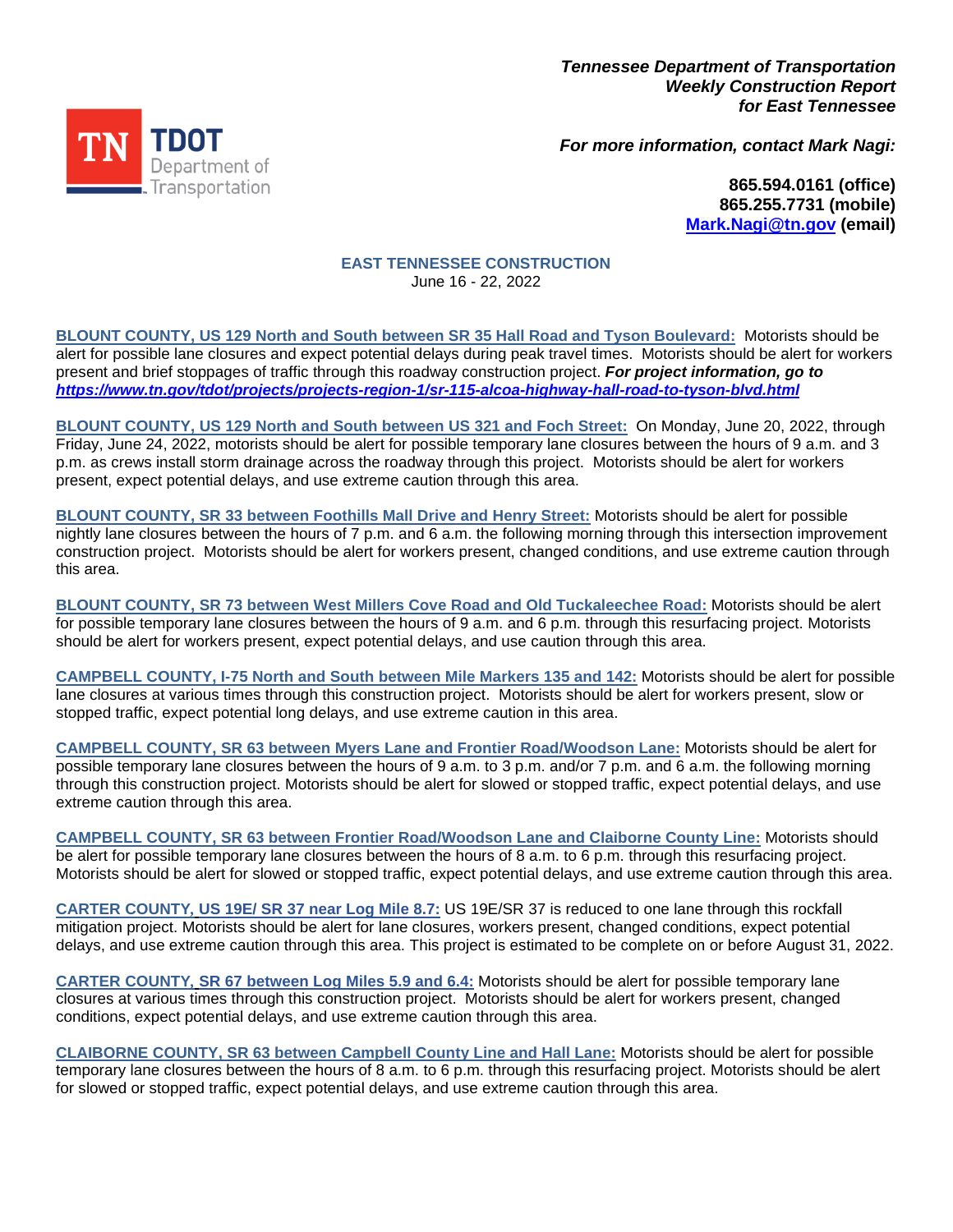**COCKE COUNTY, I-40 East and West between Mile Markers 429 and 436:** Motorists should be alert for daily shoulder closures as crews perform clearing operations and possible temporary lane closures nightly between the hours of 7 p.m. and 6 a.m. the following morning through this resurfacing project. Motorists should be alert for workers present, slowed traffic, expect potential delays, and use extreme caution through this area.

**COCKE COUNTY, US 321/SR 73 Bridge over Greenbrier Creek:** SR 73 is reduced to one lane controlled by a temporary traffic signal through this bridge repair project. Wide loads are prohibited through this area and should follow signed detour route. Motorists should be alert for workers present, slow or stopped traffic, and use extreme caution through this area.

**GREENE COUNTY, SR 34 between Log Miles 13.8 and 18.9:** Motorists should be alert for possible lane closures between the hours of 7 p.m. and 6 a.m. the following morning through this resurfacing project. Motorists should be alert for workers present, slow or stopped traffic, expect potential long delays, and use extreme caution in this area.

**JEFFERSON / HAMBLEN COUNTY, I-81 North and South between Mile Markers 4 and 9:** On Sunday, June 19, 2022, motorists should be alert for possible rolling roadblocks to occur between the hours of 7 a.m. and 3 p.m. as utility crews perform overhead line crossings. Motorists should be alert for workers present, slow or stopped traffic, expect potential delays, and use extreme caution approaching this area.

**KNOX COUNTY, I-640 Ramps at Exit 8:** Motorists should be alert for possible temporary lane closures nightly between the hours of 7 p.m. and 6 a.m. the following morning through this construction project. Motorists should be alert for workers present, slowed traffic, expect potential delays, and use extreme caution through this area.

**KNOX COUNTY, Various Interstates through Knoxville:** Motorists should be alert for possible mobile lane closures nightly between the hours of 8 p.m. and 6 a.m. the following morning as crews perform roadway maintenance activities. Motorists should be alert for workers present, slow or stopped traffic, and use extreme caution in this area.

**KNOX COUNTY, US 129/SR 115 Alcoa Highway between Topside Road and Maloney Road:** Motorists should be alert for possible temporary lane closures and lane shifts as crews perform work through this project. The portion of East Topside Road that ties into Alcoa Highway is closed to allow for the construction of DeArmond Spring Road. Motorists on East Topside Road trying to access Alcoa Highway will be detoured to Maryville Pike and West Governor John Sevier Highway. DeArmond Spring Road is anticipated to be open on or before July 11, 2022, restoring access to Alcoa Highway from East Topside Road. This schedule is contingent on favorable weather conditions. Motorists are advised to use extreme caution as workers will be present. *For project information, go to [https://www.tn.gov/tdot/projects/projects](https://www.tn.gov/tdot/projects/projects-region-1/sr-115-alcoa-highway-little-river-to-maloney.html)[region-1/sr-115-alcoa-highway-little-river-to-maloney.html](https://www.tn.gov/tdot/projects/projects-region-1/sr-115-alcoa-highway-little-river-to-maloney.html)*

**KNOX COUNTY, US 129/SR 115 Alcoa Highway between Maloney Road and Woodson Drive:** Motorists should be alert for possible temporary lane closures and lane shifts as crews perform work through this project. Motorists should be alert for new traffic patterns. Motorists should be alert for workers present, reduce speed, and use extreme caution through this area. *For project information, go to [https://www.tn.gov/tdot/projects/projects-region-1/sr-115-alcoa](https://www.tn.gov/tdot/projects/projects-region-1/sr-115-alcoa-highway-maloney-to-woodson.html)[highway-maloney-to-woodson.html](https://www.tn.gov/tdot/projects/projects-region-1/sr-115-alcoa-highway-maloney-to-woodson.html)*

**KNOX COUNTY, US 441 Broadway Viaduct between Jackson Avenue and Fifth Avenue: US 441 Broadway Viaduct over Norfolk Southern Railroad in downtown Knoxville is closed for bridge replacement. The** Broadway Viaduct will be closed to all traffic for the duration of the project**.** During the closure, Broadway will be closed from the intersection of Oak Avenue, Worlds Fair Park, and Jackson Avenue to just north of the Depot Avenue intersection. Depot Avenue will also be closed. These closures will ensure the safety of workers and motorists as crews demolish the old bridge and reconstruct the new bridge. Primary and Local Detour Routes around the bridge closure will be in place. *For detour routes and project information, go to <https://www.tn.gov/tdot/projects/projects-region-1/broadway-viaduct.html>*

**KNOX COUNTY, SR 1 Kingston Pike at Watt Road:** Motorists should be alert for possible lane closures and changing conditions through this construction project. Motorists should be alert for workers present, expect potential delays and use extreme caution through this area.

**KNOX COUNTY, SR 1 between the Loudon County Line and I-140:** Motorists should be alert for possible lane closures between the hours of 7 p.m. and 6 a.m. the following morning through this resurfacing project. Motorists should be alert for workers present, expect potential delays, and use extreme caution through this area.

**LOUDON COUNTY, I-75 North and South between Mile Markers 74 and 79:** Motorists should be alert for daily shoulder closures as crews perform clearing operations and possible temporary lane closures nightly between the hours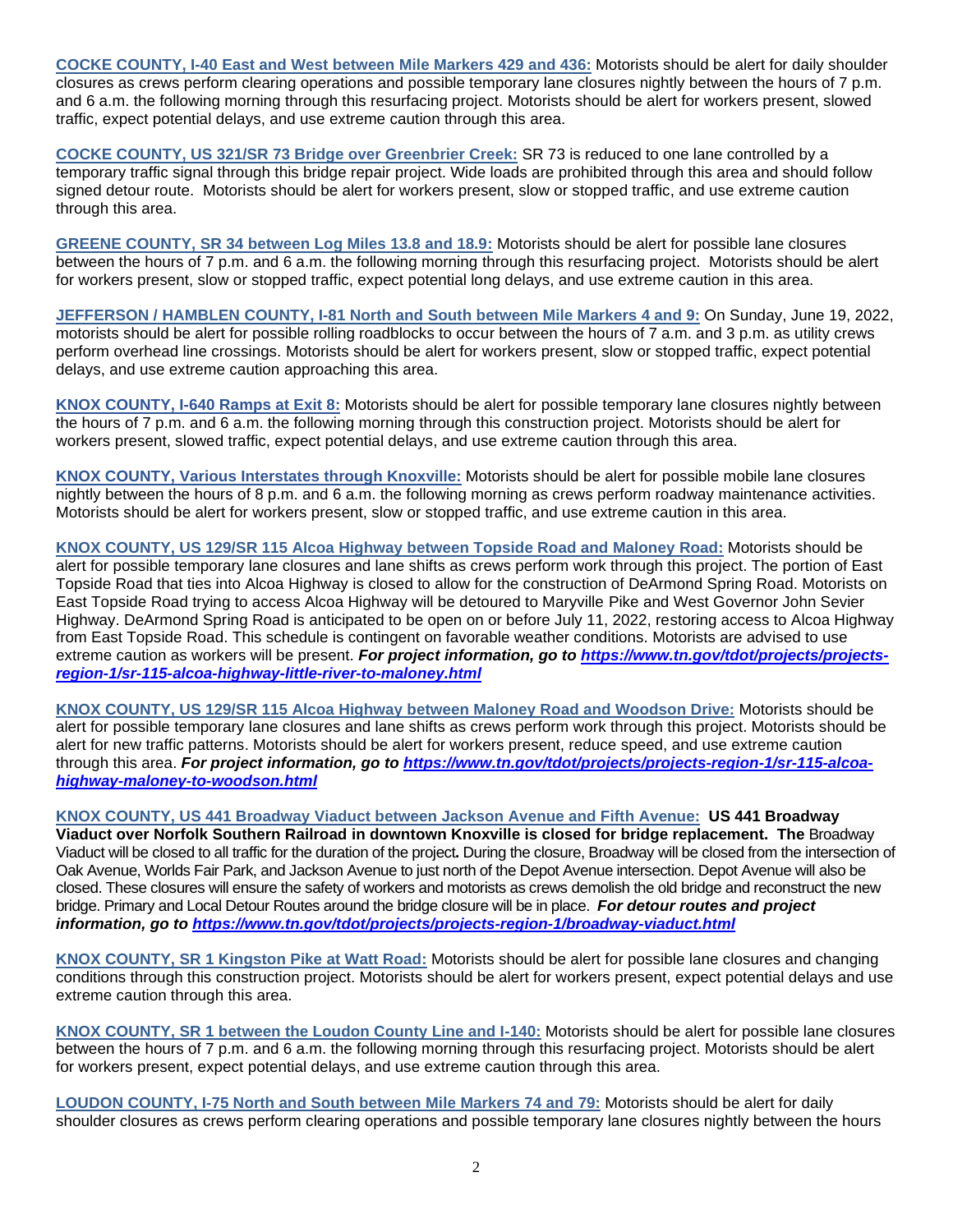of 7 p.m. and 6 a.m. the following morning through this resurfacing project. Motorists should be alert for workers present, slowed traffic, expect potential delays, and use extreme caution through this area.

**LOUDON COUNTY, US 11 between US 321 and Knox County Line:** Motorists should be alert for possible lane closures daily between the hours of 8 a.m. and 5 p.m. through this resurfacing project. Motorists should be alert for workers present, slow or stopped traffic, and use extreme caution in this area.

**MONROE COUNTY, SR 68 at SR 39:** Motorists should be alert for possible lane closures through this intersection project. Motorists should be alert for workers present, slow or stopped traffic, and use extreme caution in this area.

**MORGAN COUNTY, SR 29 between Vanderpool Road and Scott County Line:** Motorists should be alert for possible lane closures at various times through this resurfacing project. Motorists should be alert for workers present, slow or stopped traffic, and use extreme caution in this area.

**MORGAN COUNTY, SR 62 between Petit Lane and SR 116:** Motorists should be alert for possible lane closures at various times through this resurfacing project. Motorists should be alert for workers present, slow or stopped traffic, and use extreme caution in this area.

**ROANE COUNTY, I-40 West between Mile Markers 340 and 344:** Motorists should be alert for possible lane closures at various times through this slope stabilization project. Motorists should be alert for workers present, reduced speeds, lane shifts, and use extreme caution through this area.

**ROANE COUNTY, SR 58 between SR 72 and Meigs County Line:** Motorists should be alert for possible lane closures daily between the hours of 6 p.m. and 6 a.m. the following morning through this resurfacing project. Motorists should be alert for workers and equipment present, expect potential delays, and use extreme caution through this area.

**SEVIER COUNTY, I-40 East and West between Mile Markers 407 and 412:** On Monday, June 20, 2022 through Friday, June 24, 2022, motorists should be alert for possible rolling roadblocks to occur between the hours of 11 p.m. and 6 a.m. the following morning as crews perform overhead sign installations. Motorists should be alert for workers present, slow or stopped traffic, expect potential delays, and use extreme caution approaching this area.

**SEVIER COUNTY, SR 71 between Center Drive and Lynn Drive:** Motorists should be alert for possible lane closures nightly Sunday through Thursday between the hours of 7 p.m. and 6 a.m. the following morning through this resurfacing project. Motorists should be alert for workers and equipment present, expect potential delays, and use extreme caution through this area.

**SULLIVAN COUNTY, I-81 North and South between Mile Markers 62.9 and 69.3:** Motorists should be alert for possible lane closures nightly between the hours of 7 p.m. and 6 a.m. the following morning through this resurfacing project. Motorists should be alert for workers present, slow or stopped traffic, and use extreme caution in this area.

**SULLIVAN COUNTY, US 421/SR 34 between US 11W/SR 1 and SR 394:** Motorists should be alert for possible lane closures daily between the hours of 8 a.m. and 6 p.m. through this resurfacing project. Motorists should be alert for workers and equipment present, expect potential delays, and use extreme caution through this area.

**SULLIVAN COUNTY***,* **SR 93 between Morgan Lane and Horton Highway:** Motorists should be alert that SR 93 is reduced to one lane controlled by a temporary signal through this construction project. Motorists should be alert for lane width restrictions, workers present, changed conditions, expect potential delays, and use extreme caution through this area.

**UNION COUNTY***,* **SR 33 between Knox County Line and SR 144:** Motorists should be alert for workers present as crews begin mobilizing equipment through this construction widening project. Motorists should use caution through this area.

**WASHINGTON COUNTY***,* **US 11E/ US 19W/ SR 34 Bridge over Boone Lake:** Motorists should be alert for the reduction of lanes through this bridge repair project. Motorists should be alert for workers present, changed conditions, expect potential delays, and use extreme caution through this area.

*For information on statewide interstate construction motorists can access the Tennessee Department of Transportation SmartWay website at* **<https://smartway.tn.gov/traffic>**